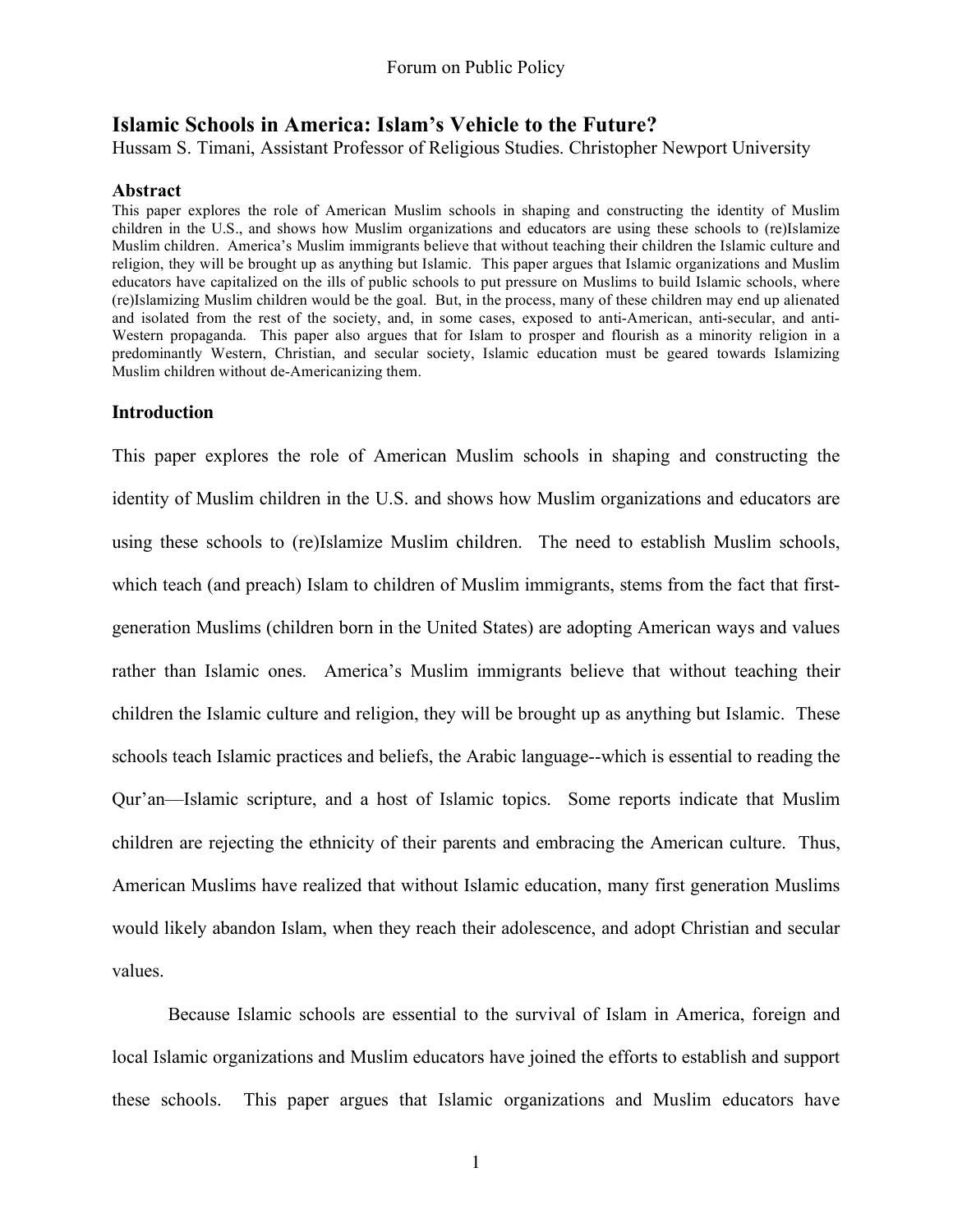capitalized on the ills of public schools to put pressure on Muslims to build Islamic schools, where (re)Islamizing Muslim children would be the goal. But, in the process, many of these children may end up alienated and isolated from the rest of the society, and, in some cases, exposed to anti-American, anti-secular, and anti-Western propaganda, which can be more harmful and damaging to the shaping of the Islamic identity in Muslim children than attending public schools. This paper also argues that for Islam to prosper and flourish as a minority religion in a predominantly Western, Christian, and secular society, Islamic education must be geared towards Islamizing Muslim children without de-Americanizing them. Islamization with Americanization means that Muslim schools should promote and teach assimilation and integration of Muslim children in the American society and provide an education that is more compatible with Western and secular values than with some rigid Islamic values.

#### **Islam in America**

Islam made its first appearance on American soil in the sixteenth century when Muslims were brought as slaves from Africa but were forced to convert to Christianity. These Muslims were followed by a new wave of immigrants who came in the late nineteenth century as laborers from Middle Eastern countries like Jordan, Lebanon, and Syria. In the second half of the twentieth century, a large number of Muslims came from virtually every country of the Middle East, South Asia, and Southeast Asia and were more sophisticated than their predecessors. As these immigrants settled in large cities and small towns, they built mosques, Islamic cultural centers, and schools. Although African-American Islam emerged in the early twentieth century, it was not until the sixties and seventies that Islam became visible, but yet a religion of immigrants, in the American society. Today, Islam is the fastest growing religion in America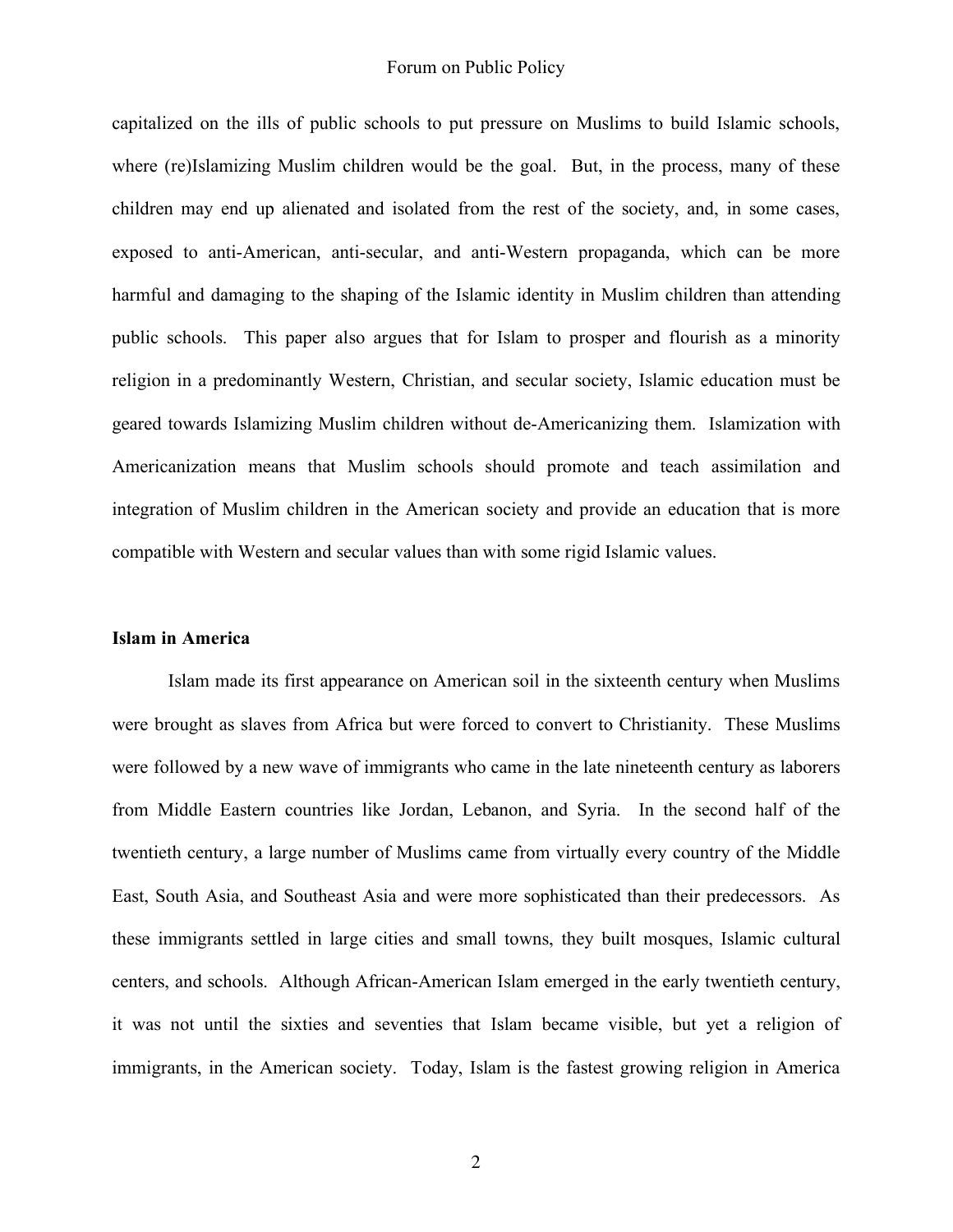and the third largest religion after Christianity and Judaism. Given this fact and taking into consideration the new wave of American Muslims (i.e., first generation children of immigrants, Americans converting to Islam, and the growing African American Muslim community), Islam has finally emerged as an American religion.

American Muslims, who have grown in number to almost six million, $<sup>1</sup>$  have succeeded in</sup> transforming Islam into an American religion, but these Muslims seem to be concerned about how to survive as a religious minority in a largely un-Islamic society. American Muslims have so far resisted adaptation and change in a Judeo-Christian society based upon secular values. Today, American Muslims live as a minority "in a dominant culture often ignorant of or hostile to Islam . . . and are challenged by an America which, despite separation of church and state, retains a Judaeo-Christian ethos."<sup>2</sup> The questions that remain: will Islam survive? And for Islam to survive, what are American Muslims trying to do?

Islam can sometimes be hard to practice. American Muslims do not have the same privileges as Jews and Christians, and the American society has not recognized "Islam and Muslim religious practice as it has for Judaism and Christianity."<sup>3</sup> Many Muslims find it hard to attend Friday congregational prayer at the mosque. The latter has been transformed from a place of worship to a socializing center for families. Fasting during Ramadan is also a hardship for many who cannot endure working long hours without eating. In Muslim countries, offices and schools are shut or operate a few hours during the day to make it easier on Muslims to observe the fast of Ramadan. Thus, as John L. Esposito puts it,

How is it possible to be fully American in a society often characterized as Judaeo-Christian or secular and at the same time retain Muslim faith and identity? If the

<sup>&</sup>lt;sup>1</sup> See, for example, Council on American-Islamic Relations. Available from http://www.cair-net.org; Internet; accessed 15 May 2006.<br><sup>2</sup> John L. Esposito, *Islam: The Straight Path* (Oxford: Oxford university Press, 2005), 216.<br><sup>3</sup> Ibid.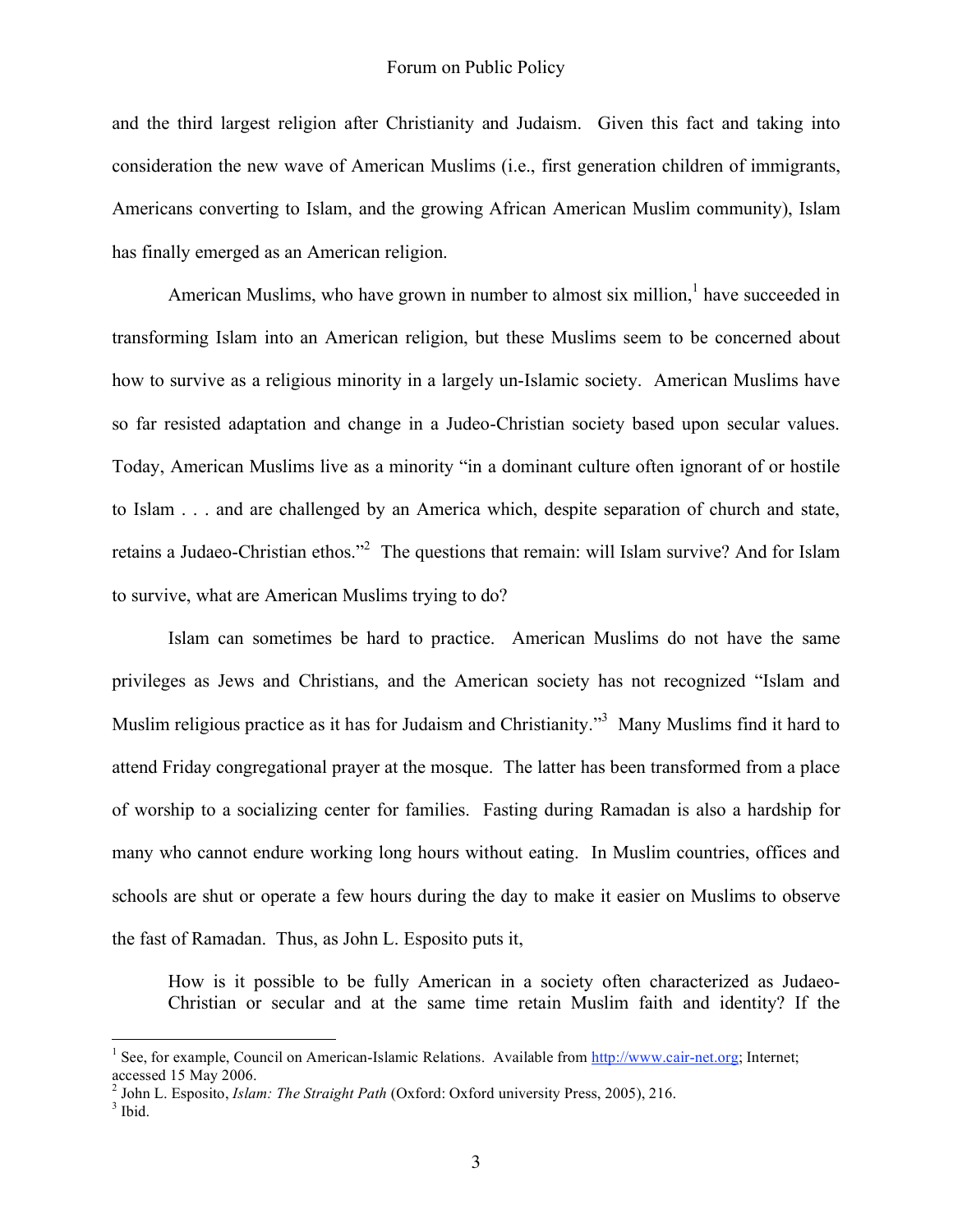## Forum on Public Policy

majority of Americans need to realize that Muslims are indeed 'us,' many Muslims also struggle with the nature of their identity, the relationship of faith to national identity: Are they Muslims in America or American Muslims? For American Muslims, as for American Jews, how to simultaneously retain one's distinctive religious identity and values and also become part of the majority culture, part of the fabric of society, is a major challenge in the 'American melting pot.'<sup>4</sup>

Esposito adds: "Should [American Muslims] attempt to integrate into American society or would they be better off remaining alienated from society in order to preserve their Islamic identity?"<sup>5</sup> Muslims in America have thought about this question and similar questions and are deeply concerned with the outcomes. Islamic leaders have called on Muslim immigrants to return with their families to their home countries. Others have encouraged Muslims to practice isolationism and erect their own communities. "Isolationists," however, "practice their faith privately and worry about losing their children to the attractions of the Western culture."<sup>6</sup> For instance, Muslim families find it problematic to see their children join in celebrations that have Christian or pagan connotations such as Halloween, Christmas, Easter, etc. Muslim parents feel that it is their responsibility to act to preserve their Muslim identity and to pass it to their children. "Our future in this world and in the Other will depend on our efforts,"<sup>7</sup> says Ayse Gul Yesilyurt, a mother of a 6-year-old son. As a result of this cultural crisis, and afraid of losing Islam as a religious and cultural identity, Muslim immigrants who have been secular in Muslim countries are now struggling for the first time to be Muslim observant. In their homelands, these Muslims attended secular schools and occasionally prayed in a mosque. In America, however, these immigrants are regular mosque attendees, do their best to teach their children Islamic practices (i.e., reading the Qur'an, Arabic, etc.), and most importantly have begun to send their

<sup>&</sup>lt;sup>4</sup> Ibid., 217.<br><sup>5</sup> Ibid., 219.<br>6 Ibid., 218.<br><sup>7</sup> Ayse Gul Yesilyurt, "Raising a Muslim Child in North America." Available from http://www.wakeup.org/anadolu/08/1/muslim\_child.html; Internet; accessed 15 May 2006.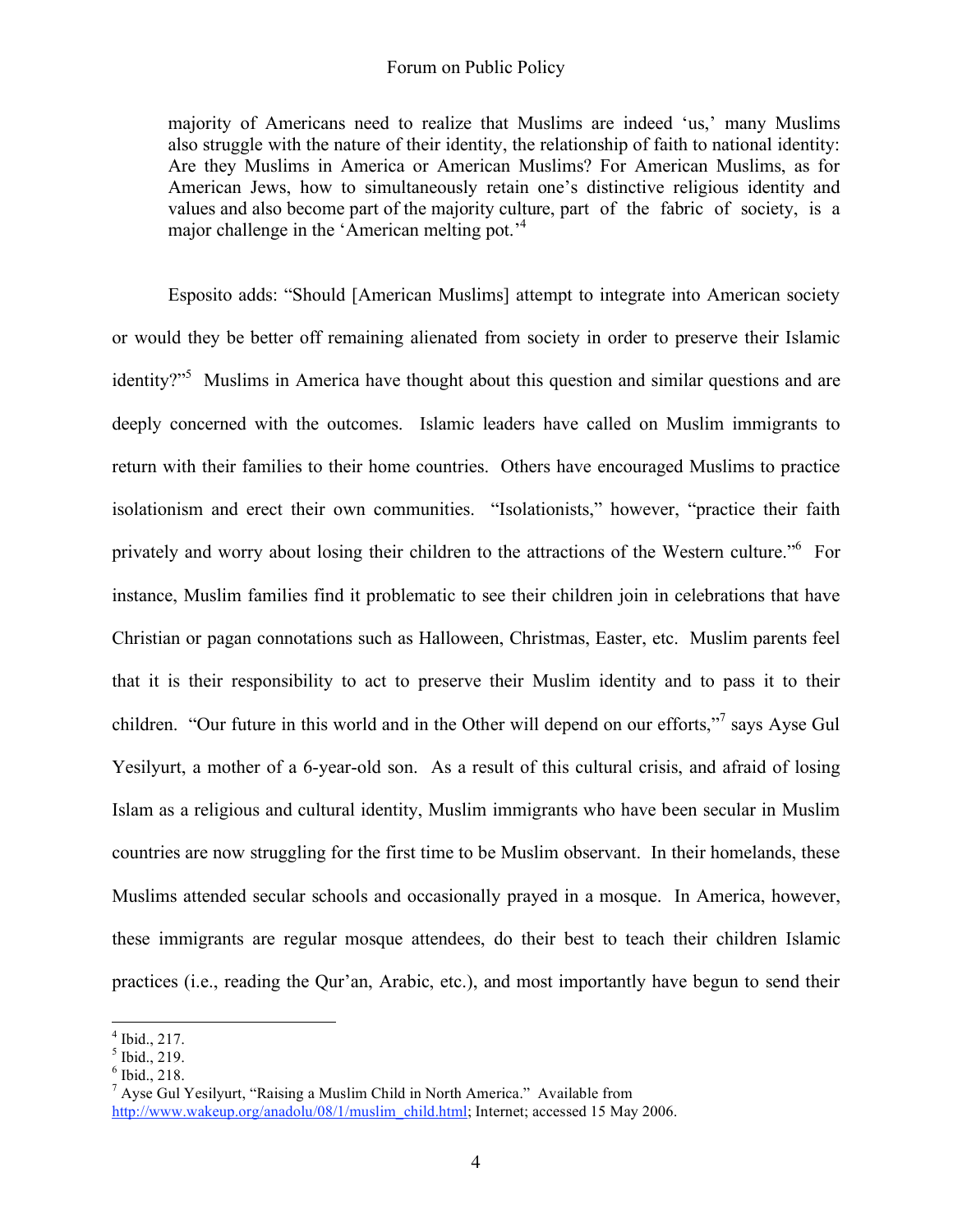children to Islamic schools. In other words, these Muslims are trying to keep Islam alive. Because culture, religion, and language continue in future generations, American Muslims have realized that if their children grow up "un-Islamic," Islam would become more marginalized in the American society. Thus, for this reason alone, Muslims have rushed to build Islamic schools to teach their children Islamic beliefs and practices, so Islam as a religion and culture can continue with them.

#### **Islamic Schools in America**

In *Islam in America* (1999), Jane I. Smith argues that, "many Muslim families are concerned about their children's experiences in the public schools."<sup>8</sup> Indeed, Muslim immigrants' main concern is that their children may lose their Islamic identity as they grow up in public schools. Thus, to preserve the Muslim identity in these children, Islamic schools are needed to teach Islamic beliefs, values, and practices. According to smith, some Muslims "see the problems of American schools as an abdication on the part of Christian (and Jewish) America of its basic religious values."<sup>9</sup> American Muslims have referred to two solutions to preserve the Islamic identity in their children: Send them to Islamic schools or home school them. Many families have a third option: Send children abroad. Some families though choose to keep their children in public schools, although they risk losing their children from Islam. "No matter what form of education is chosen," Smith argues, "educators enjoin Muslim parents to provide the resources and environment in the home that will help the child learn not only more effectively but also 'more Islamically.'"<sup>10</sup> But the real problem lies in the fact that the home is no longer a valuable source to teach children about Islam for two main reasons: (1) parents are away from

<sup>&</sup>lt;sup>8</sup> Jane I. Smith, *Islam In America* (New York: Columbia University Press, 1999), 126.<br><sup>9</sup> Ibid., 127.<br><sup>10</sup> Ibid.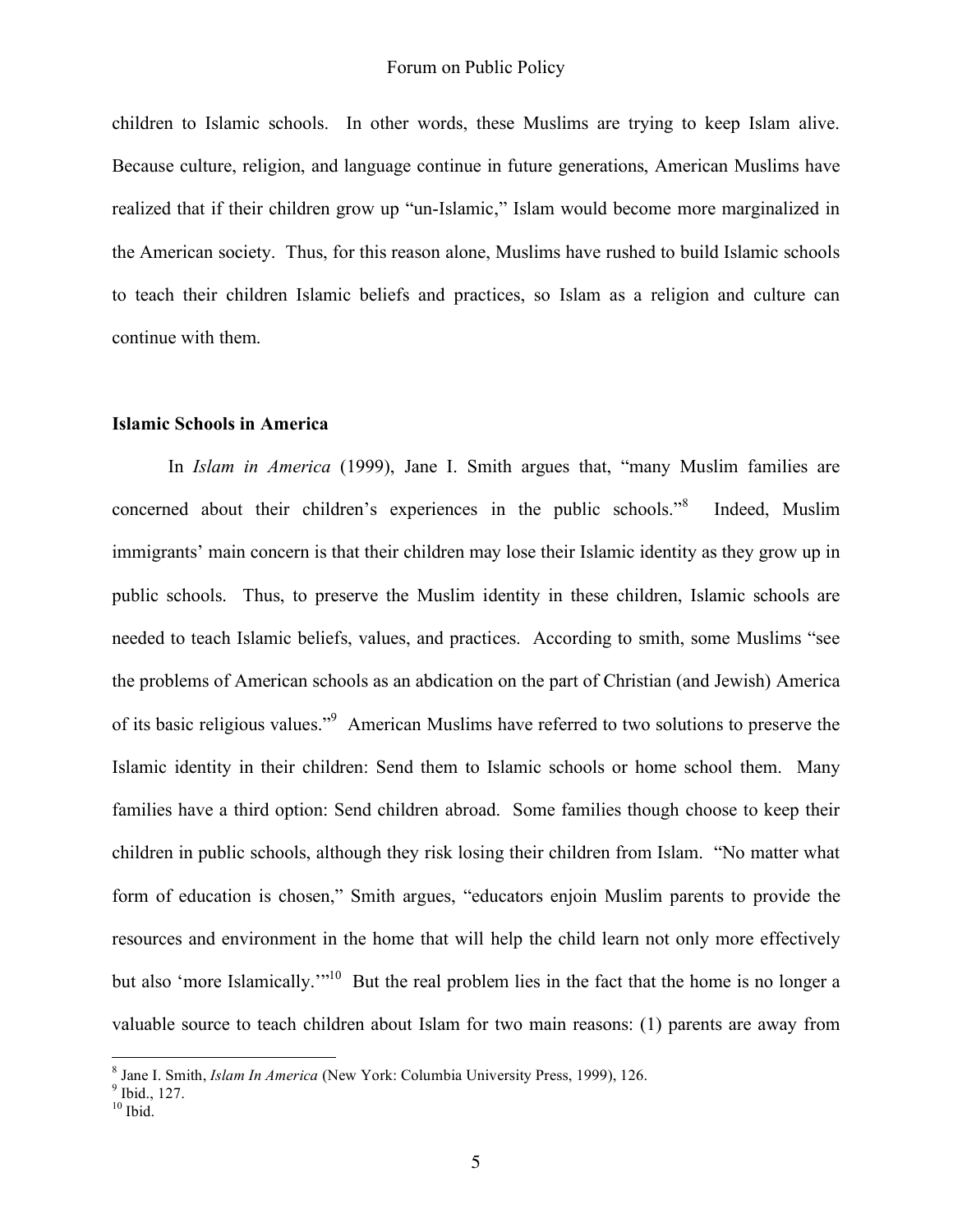home most of the day, and (2) many parents are not very-well versed in Islam and therefore are unable to provide their children with proper Islamic teachings. Thus, a full-time Islamic school is the best option for these parents.

The number of Islamic schools across the U.S. has risen drastically in the last five years. It is estimated currently that there are 200-600 Islamic schools, with enrollment exceeding 30,000 students.<sup>11</sup> These schools provide education from kindergarten to high school. Their curricula focus mainly on teaching Islamic practices and beliefs, Islamic history, the life of the Prophet Muhammad, Arabic, the Qur'an, and prayer. Thus, these schools are geared toward the (re)Islamization of a new generation of Muslim children, who were or are about to be snatched by Christian and secular values. Moreover, Muslim parents had taken for granted the fact that their children "were not only devoid of Islamic knowledge," argues Yahiya Emerick, American convert, writer, and teacher, "but that they actually rejected any Islamic identity and preferred to live as non-Muslims in their values, motivations and habits…they were everything but Muslims."<sup>12</sup> Emerick adds that in his experience as a full-time teacher in Muslim schools, he finds that children of Muslim parents "were never Muslims in the full sense of the word to begin with. $^{313}$ According to the Council of Islamic Schools in North America (CISNA), "Islamic schools now provide education in an environment based on the Qur'an and Sunna [the tradition and life of Muhammad]."<sup>14</sup> These schools have been mostly built and supported by local and foreign-based Islamic organizations. These organizations also "provide correspondence courses, suggestions for new literature and curricula, handbooks for educators, and other useful tools and

<sup>11</sup> Valerie Strauss and Emily Wax, "Muslim Schools in America: Where Two Worlds Collide," *Washington Post*, <sup>25</sup> February 2002, A01.<br><sup>12</sup> Yahiya Emerick, "Working in Muslim Schools." Available from http://www.islamfortoday.com/emerick14.htm;

Internet; accessed <sup>15</sup> May 2006. <sup>13</sup> Ibid. <sup>14</sup> Smith, *Islam in America*, 128.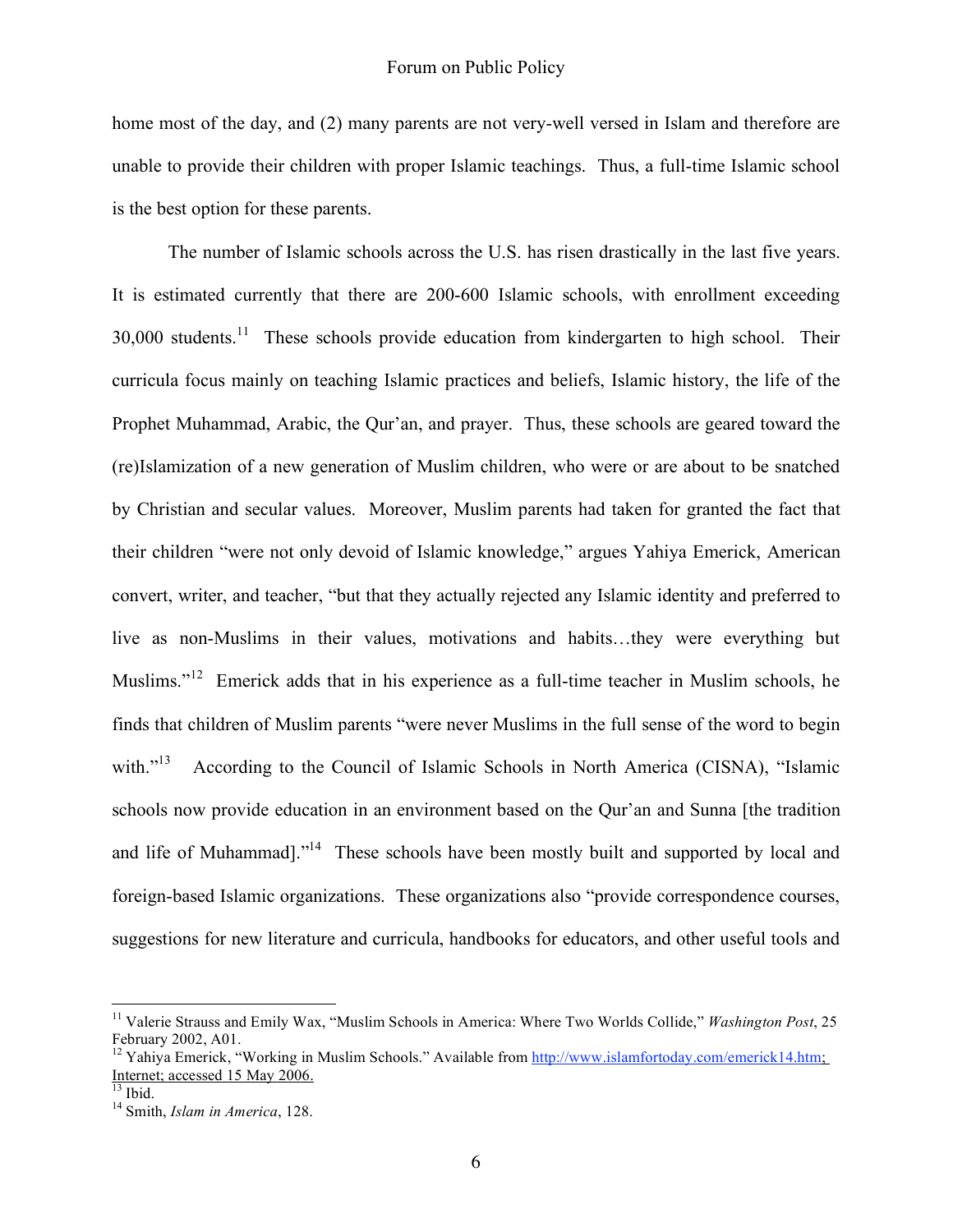information. Thus, Muslim organizations advocate a policy of isolationism and indeed play a big role in the de-Americanization and the (re)Islamization of Muslim children. In order to achieve their goal of isolating American Islam from American society, Muslim organizations have launched a propaganda campaign aimed at alarming Muslim parents of the dire consequences of sending their children to public schools. Muslim parents have been supportive so far of the Muslim organizations' agenda and this support has been reflected in the growing number of Muslim schools across the U.S., as mentioned earlier.

Muslim organizations provide an alternative for parents who cannot afford to send their children to Islamic schools. For instance, these organizations "occasionally offer special sessions on home schooling,"<sup>15</sup> where copies of the Qur'an, *Hadith* (sayings and deeds of Muhammad) and other Islamic literature are provided for parents who wish to home school their children. Muslim organizations are also working on a third option. The International Institute of Islamic Thought (IIIT) prepares materials for public schools that are "designed to instill Islamic identity and values throughout the curriculum."<sup>16</sup> The Council of Islamic Education (CIE) works with K-12 textbook publishers to "produce teaching units that shed light on various aspects of Muslim civilization."<sup>17</sup> Thus, it is evident that Muslim organizations and educators are increasing their efforts to insure that children of Muslim parents are not lost to Christian or secular values. "If education of Muslim youth does not rest firmly on Islamic principles," Smith writes, "it cannot be fully satisfactory in the context of a secular pluralistic society such as North America."<sup>18</sup>

 $\frac{15}{16}$  Ibid., 129.<br> $\frac{16}{17}$  Ibid.<br> $\frac{17}{18}$  Ibid.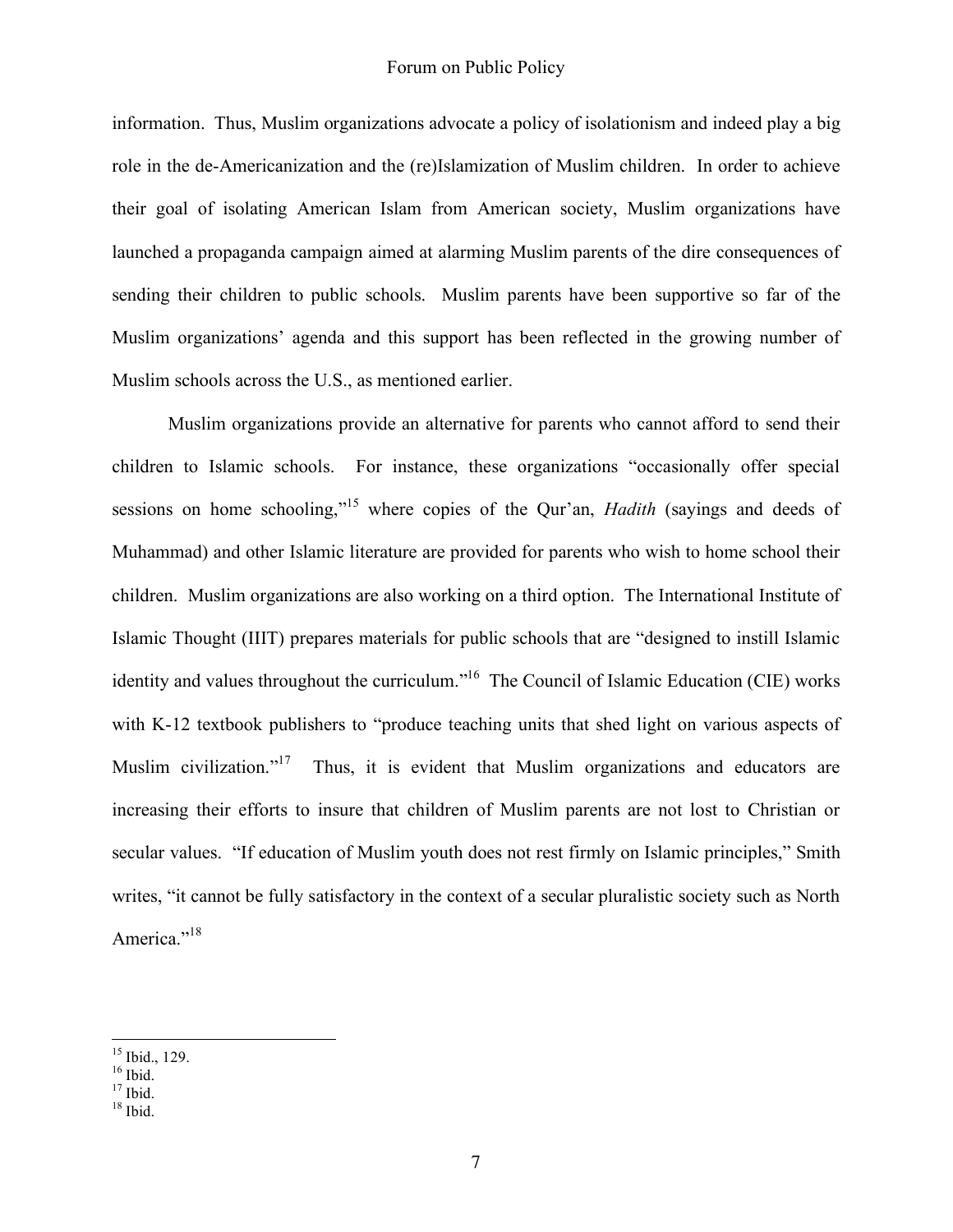American Muslims, especially Muslim organizations and educators, are not fond with the idea of integration and assimilation in the greater American society. For many Muslims, the American melting pot is too dangerous to pursue. It means the evaporation of Islam in America. As Mian Ashraf of the Islamic Center of New England puts it, "We're scared that we're going to lose our identity. Our kids are going into this melting pot, where they might not be able to maintain their religious values, and we'll lose them."<sup>19</sup> Mohammad Abdul Munim, an American Muslim educator, writes: "Today the situation is most alarming. Muslim thinkers opine that most young Muslims have lost Islam and its values to a dangerous degree."<sup>20</sup> Abdul Munim adds that Muslims cannot rely on mosques alone to build and preserve the Muslim identity in these children because the "mosque is no longer an educational and training institution…. If we do not prepare the ground, the Muslim community will lose its roots."<sup>21</sup>

The fear of integration and assimilation stems from the fact that early Muslims who were eager to Americanize lost their Islamic identity as a result. According to Yvonne Yazbeck Haddad, the early Muslim immigrants came to the United States "When 'Anglo conformity' was promoted as the norm for citizenship and the Protestant establishment determined what is American…[These Muslims] followed the patterns of integration and assimilation that refashioned them into American citizens...."<sup>22</sup> Thus, this willful Americanization through assimilation and integration had left its impact on early Muslim immigrants and their children. The result was that their names were anglicized, their children attended public schools (making it

<sup>&</sup>lt;sup>19</sup> See, for example, Diana L. Eck, "Muslim in America." Available from http://www.religiononline.org/showarticle.asp?title=2118; Internet; accessed 15 May 2006.

<sup>20</sup> Mohammad Abdul Munim, "Focus on the Third Generation," *Islamic Horizons*,

September/October 2002, 31:5, 50.<br><sup>21</sup> Ibid.<br><sup>22</sup> Yvonne Yazbeck Haddad, *Not Quite American: The Shaping of Arab and Muslim Identity in the United States* (Waco, Texas: Baylor University Press, 2004), 4.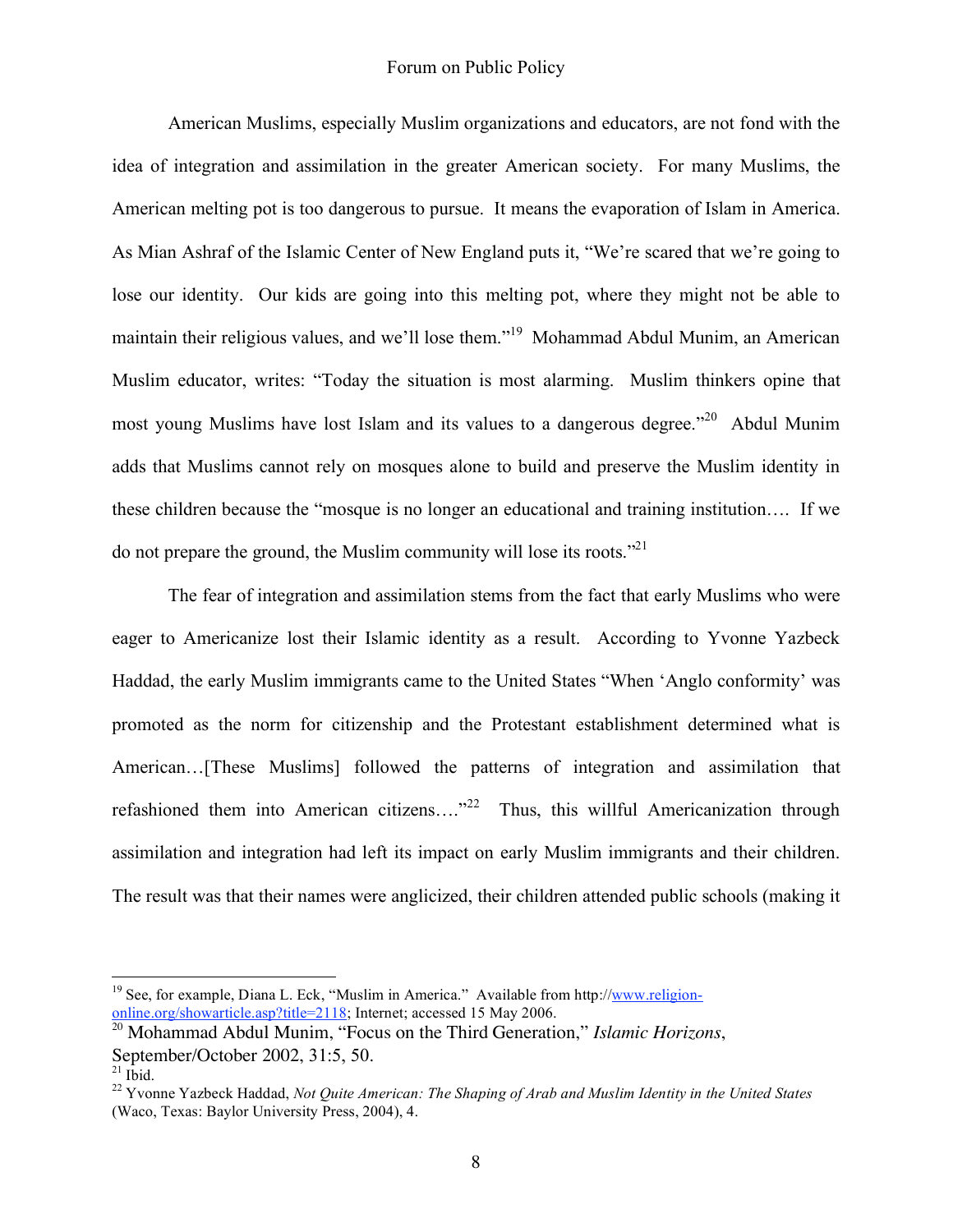easier and faster for them to Americanize), and they became ignorant of important Islamic practices. 23

#### **Islamic Education in America: The Shaping of Islamic Identity**

Alarmed and alerted by the experience of early American Muslims, Muslim organizations and educators in America stepped up the efforts to prevent integration and assimilation, which, in their views, would ultimately lead to Americanization, meaning de-Islamizing Muslim children. In an article published online, E. Fowziyyah Ali, a U.S. Muslim educator, states that for the "long-range survival of Muslims in America, it is extremely important for Muslims to establish schools that are inclusive."<sup>24</sup> What she means by inclusive is that Islamic schools should not be separated along Shi'i, Sunni, and Sufi divisions, as has been the case with many Muslim centers. Hussein abdulwaheed Amin, also a U.S. Muslim educator, argues in an article entitled "Why we should send our Children to a Muslim School" that in the West today, "Muslim children do not receive a proper grounding in knowledge of Islam...they are often exposed to ideas...[that] tempt them away from the straight path of Islam."<sup>25</sup> He adds that Muslim schools are good for "our children" because (1) they teach the basics of Islam; (2) teachers are Muslims and thus maintain an Islamic environment; (3) students maintain proper Islamic manner and are expected to wear Islamic attire; and (4) there is less pressure to indulge in un-Islamic behavior.<sup>26</sup> Thus, the main objective for building Islamic schools, as described by Muslim leaders and educators, is to create an army of believers that is well prepared to lead and spread the Islamic faith. As Amin

<sup>&</sup>lt;sup>23</sup> Ibid., 9.<br><sup>24</sup> E. Fowziyya Ali, "Establishing an Islamic Environment for Your School Start-Up." Available from http://www.4islamicschools.org/parent\_start.htm; Internet; accessed 15 May 2006. <sup>25</sup> Hussein Abdulwaheed Amin, "Why we should send our Children to a Muslim School." Available from

http://www.islamfortoday.com/mulsimschool.htm; Internet; accessed 15 May. 2006.<br><sup>26</sup> Ibid.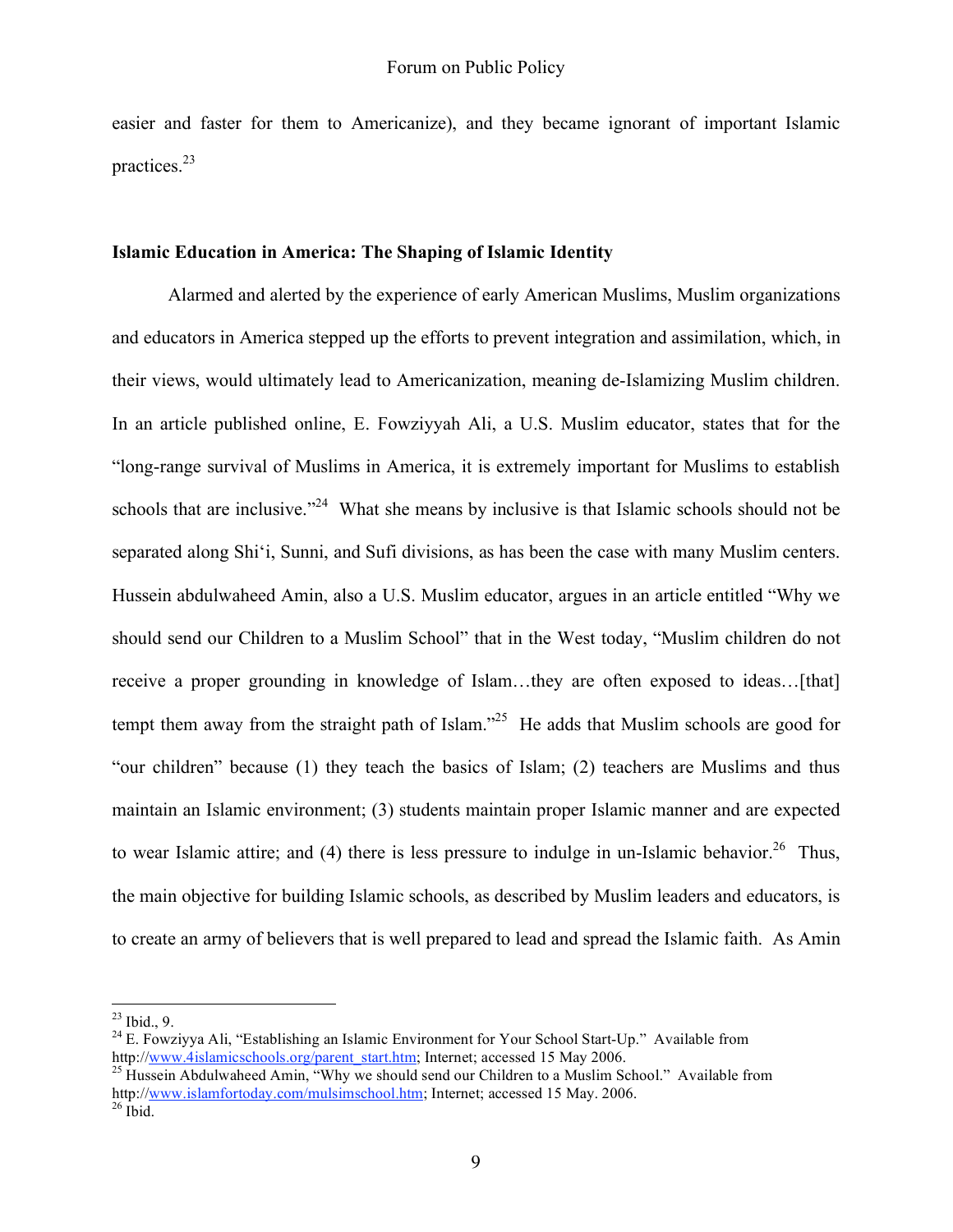states, "[t]he greatest objective of education is to prepare the young generation for leadership."<sup>27</sup> Amin adds that the final goal of Islamic education is to develop an Islamic personality, which will be able to resist alien ideologies. Amin does not specify what these alien ideologies are, but one can easily assume that he is referring here to Americanism, which is represented in Christian and secular values. It is important to mention that Muslim educators try to justify their call for isolationism (I will call it de-Americanism), which, in fact, many Muslim parents oppose, by citing the problems of public education such as alcohol, violence, drugs, sexual experimentation, peer pressure, gangs, etc. Thus, American Muslim educators have capitalized on the ills of public schools to convince the parents to send their children to Islamic schools where the process of de-Americanization begins.

It is apparent that Muslim parents have heeded the calls for Islamic education, although many of them are unaware that their children are being de-Americanized. In an article published in the *New York Times*, titled "Muslim Schools in the U.S.: a Voice for Identity," Susan Sachs writes on the rising demands for Islamic schools in the U.S. She says that across "the country, Islamic schools…that offer religion and Arabic classes…are expanding and flourishing, with many becoming oversubscribed so quickly that principals are scrambling for money to build more."<sup>28</sup> Thus, the surge in the number of Islamic schools may be attributed to the success and determination of a Muslim community that strives "to define itself as a cohesive religious minority in the secular American society."<sup>29</sup>

The questions that remain: What is the aim of Islamic schools? What is on the agenda of Muslim organizations and educators? Is the aim to provide Islamic teaching or to preach the

<sup>27</sup> Ibid. <sup>28</sup> Susan Sachs, "Muslim Schools in the U.S.: <sup>A</sup> voice for Identity," *New York Times*, <sup>10</sup> November 1998. <sup>29</sup> Ibid.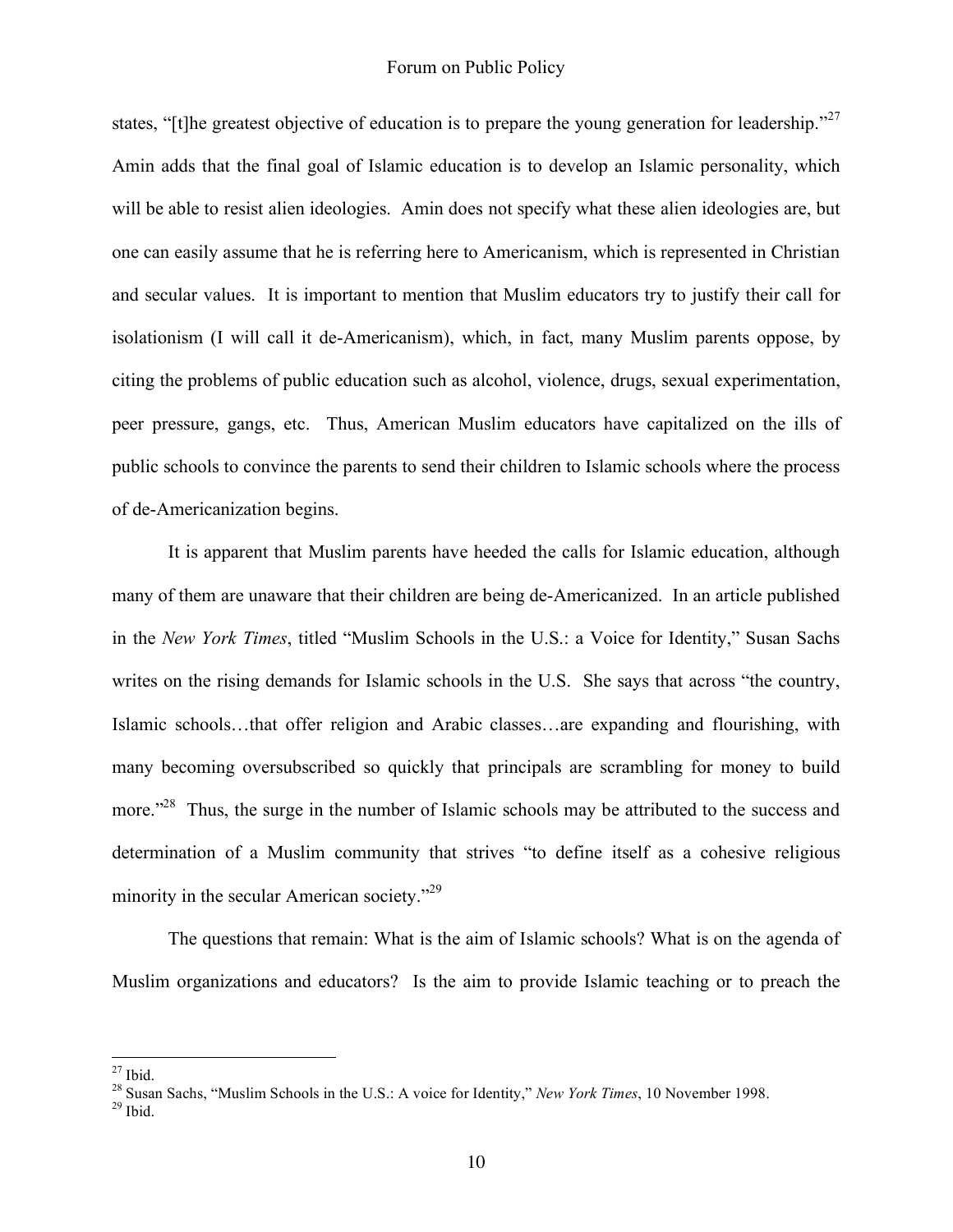Islamic faith? Further, what kind of Islam is being taught or preached to these American Muslim children? According to American journalists Valerie Strauss and Emily Wax,

[S]ome Muslim educators are writing a new curriculum that infuses tenets of the religion in every lesson while providing a broad-minded worldview. Textbooks, often from overseas and rife with anti-American rhetoric, are being replaced in some schools. Some parents are…seeking a curriculum that teaches the civic virtues of tolerance and pluralism.<sup>30</sup>

From this quote above, one can tell that some Islamic schools are de-Americanizing Muslim children for the sake of (re)Islamizing them. Muslim schools that are supported by foreign-based puritanical organizations tend to be more rigid in teaching Islam, such as the Islamic Saudi Academy, which teaches Arabic and Islamic studies as an alternative to U.S. history and government. The textbooks used in the classes at the Islamic Saudi Academy promote "hatred of non-Muslims,"<sup>31</sup> according to Ali Al-Ahmed, whose Virginia-based Saudi Institute promotes religious tolerance in Saudi Arabia. Al-Ahmed adds: "The 11<sup>th</sup>-grade textbook, for example, says one sign of the Day of Judgment will be that Muslims will fight and kill Jews, who will hide behind trees that say: 'Oh Muslim, Oh servant of God, here is a Jew hiding behind me. Come here and kill him."<sup>32</sup>

American Muslim educators as well as parents have shunned such curriculum and are strongly resisting the de-Americanization of their children. For instance, Abdulwahab Alkesbi, whose 12-year-old daughter attends the Islamic Saudi Academy in Northern Virginia, says: "I wouldn't be surprised if some teachers are sometimes anti-American or anti-Semitic…But I don't want it to be that way."<sup>33</sup> Moreover, Muslim schools across the U.S. are trying to teach a balanced curriculum, which means (re)Islamizing without de-Americanizing. For instance, at the

<sup>&</sup>lt;sup>30</sup> Strauss and Wax, "Muslim Schools in America."<br><sup>31</sup> Ibid. <sup>32</sup> Ibid. <sup>33</sup> Ibid.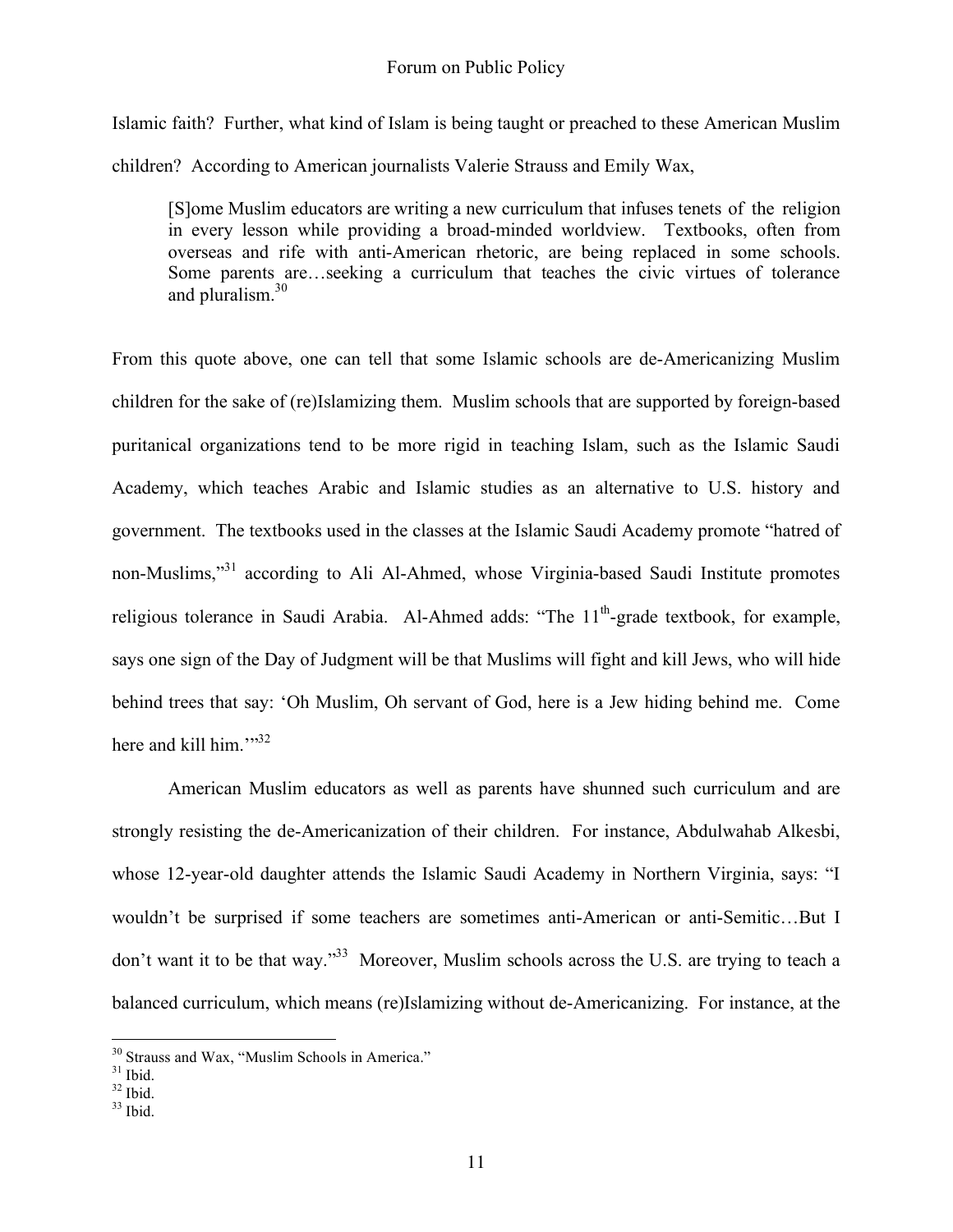Islamic New Horizon School in Los Angeles, teachers are "stressing tolerance and students feeling connected to the outside world."<sup>34</sup> Moreover, some Muslim teachers are piecing together a curriculum that is more appropriate for American Muslim children. For example, Islamic studies teacher Majida Zeiter "makes photocopies of pages she needs and never uses those calling Christian beliefs 'nonsense' or portraying Jews as treacherous people who financially 'oppress' others."<sup>35</sup> It is understandable that Muslim parents have the rights to bring up their children. But it is the responsibility of the state to protect the child "against all forms of discrimination on the basis of expressed opinions."<sup>36</sup> According to United Nations Convention on the Rights of the Child (1989), the state must insure that

The education of the child shall be directed to the preparation of the child for responsible life in a free society, in the spirit of understanding, peace, tolerance, equality of sexes, and friendship among all peoples, ethnic, national and religious groups.<sup>37</sup>

Islam is relatively new to the American society, and Muslim schools can play an important role in the future of Islam in that society. For Islam to survive and flourish as a minority religion in a Christian and secular society, American Muslim children should learn and implement the following: (1) that they are Americans first and Muslims second; (2) that they can assimilate and integrate in the society without necessarily adopting values that contradict Islam; (3) that it is acceptable to decide on issues that best suit their situation as American Muslims rather than being influenced by Muslims from overseas who live in a different society and have no understanding of the American society and what it expects from its Muslim citizens; and (4) that tolerance and acceptance of other religions is essential for American Islam to prosper. Thus,

<sup>34</sup> Ibid. <sup>35</sup> Ibid. <sup>36</sup> Marie Parker-Jenkins et al, *In Good Faith: Schools, Religion and Public Funding* (Hampshire, England: Ashgate, 2005), 185. <sup>37</sup> Article 29:1d in United Nations Convention on the Rights of the Child, 1989.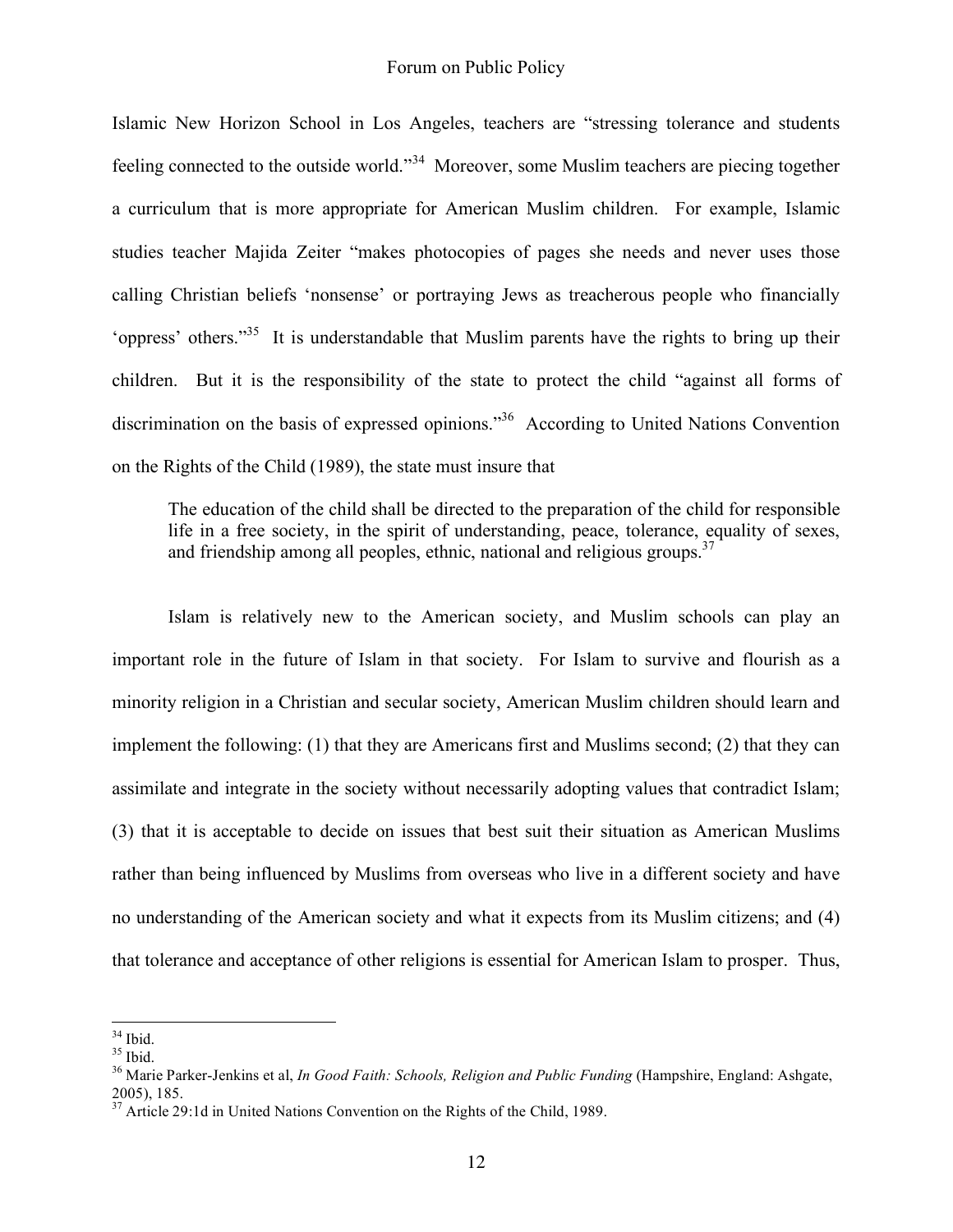American Muslims must choose between integration and assimilation in the culture of the host societies and isolation, which would ultimately lead to creating Muslim ghettos.

American Muslim educators have been working on a curriculum that addresses the issues mentioned above. For instance, in an article titled "Trial by Fire: Islamic Schools After 9-11," American Muslim educator Karen Keyworth writes: "Muslims in America need to balance not only our internal concerns, but our external concerns as well. We have to design a curriculum for our Muslim children so that we prepare them to live in America, not Egypt or Saudi Arabia."<sup>38</sup> According to Dr. Ilyas Ba-Yunus, professor of Sociology at SUNY-Cortland, approximately 50% of Muslims in America are under the age of 20. These young Muslims, Ba-Yunus adds,

[N]eed an education wherein Islam is relevant to and dynamic in their daily lives as well as their future. We cannot prepare our Muslim-American children for their multi-ethnic American futures as politicians, media executives, journalists, lawyers, engineers, and more unless we value diversity ourselves.<sup>39</sup>

Thus, American Muslim educators will have to create an Islamic curriculum that is compatible with the values of America rather than the values of the societies of the Muslim world. American Muslim children are different from their counterparts in the Islamic world. For instance, American Muslim children are born in a diverse, not a homogeneous, society; are modernized, not traditional; and have more challenges and expectations from their society, as mentioned above. Thus, Muslim educators should realize and take into consideration that what is best for a Muslim child in the Muslim world is not necessarily the same for the Muslim child in America.

<sup>&</sup>lt;sup>38</sup> Karen Keyworth, "Trial by Fire: Islamic Schools After 9-11." Available from http://www.4islamicschools.org; Internet; accessed 15 May 2006.<br><sup>39</sup> Ibid.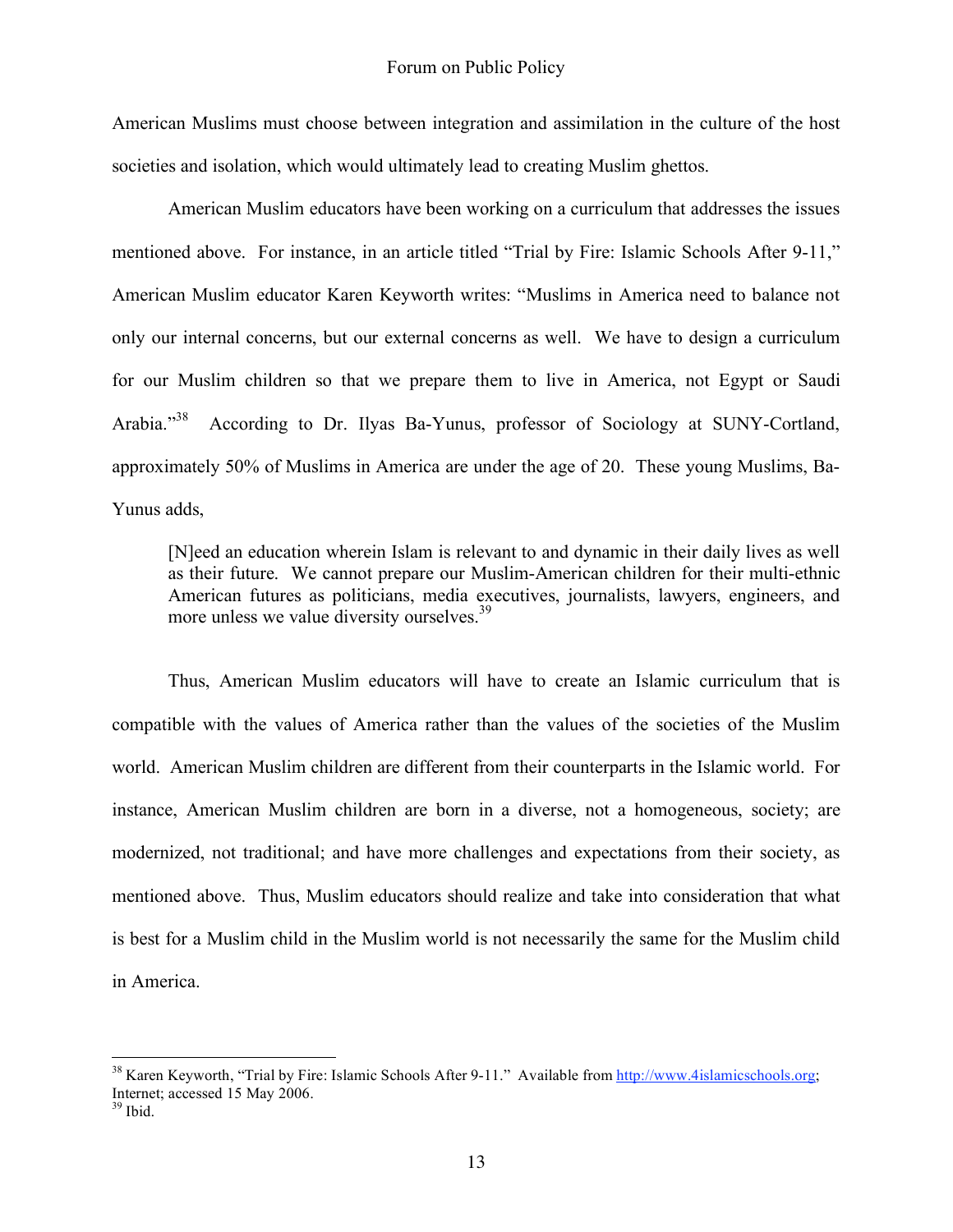Muslim educators should also be aware of, and resist, the penetration of Islamic extremism into the curriculum of Islamic schools. It is very likely that a number of American Muslim schools have fallen prey to ideologies and propaganda that came in the same package with the financial support from overseas. Keyworth tells us that "Islamic schools all across America were initially interested in a free textbook,"<sup>40</sup> and that a small number of schools that adopted these texts skipped over the propaganda presented inside them. Some schools, however, "did teach the content of the texts to their students."<sup>41</sup> As Keyworth puts it: "Let us state equivocally for all the world to hear that we Muslim educators reject the teaching of hatred as completely incompatible with Islam as taught in the Holy Qur'an and the traditions of the Prophet Muhammad."<sup>42</sup>

Moreover, there is a rising demand among Muslim educators to do away with any curricula coming from the Muslim world -- no matter how moderate they are -- and to create a curriculum that is American in nature, which suits the thinking, mentality, and the situation of Muslim children in America. In fact, some Muslim schools have excluded social studies courses (i.e., economics, history, geography, anthropology, archeology, law, philosophy, political science, religion, and sociology) from their K-4 program and replaced it instead with Islamic studies. In these schools, Muslim students, unlike their counterparts in public schools, do not have the opportunity to study any of the subjects mentioned above, especially during the early childhood education, which is a very crucial and important part of the total school program. Not being able to learn American history and politics at an early age would no doubt leave dire consequences on Muslim children when they grow up. To this end, Keyworth writes:

 $^{40}$  Ibid.<br> $^{41}$  Ibid.<br> $^{42}$  Ibid.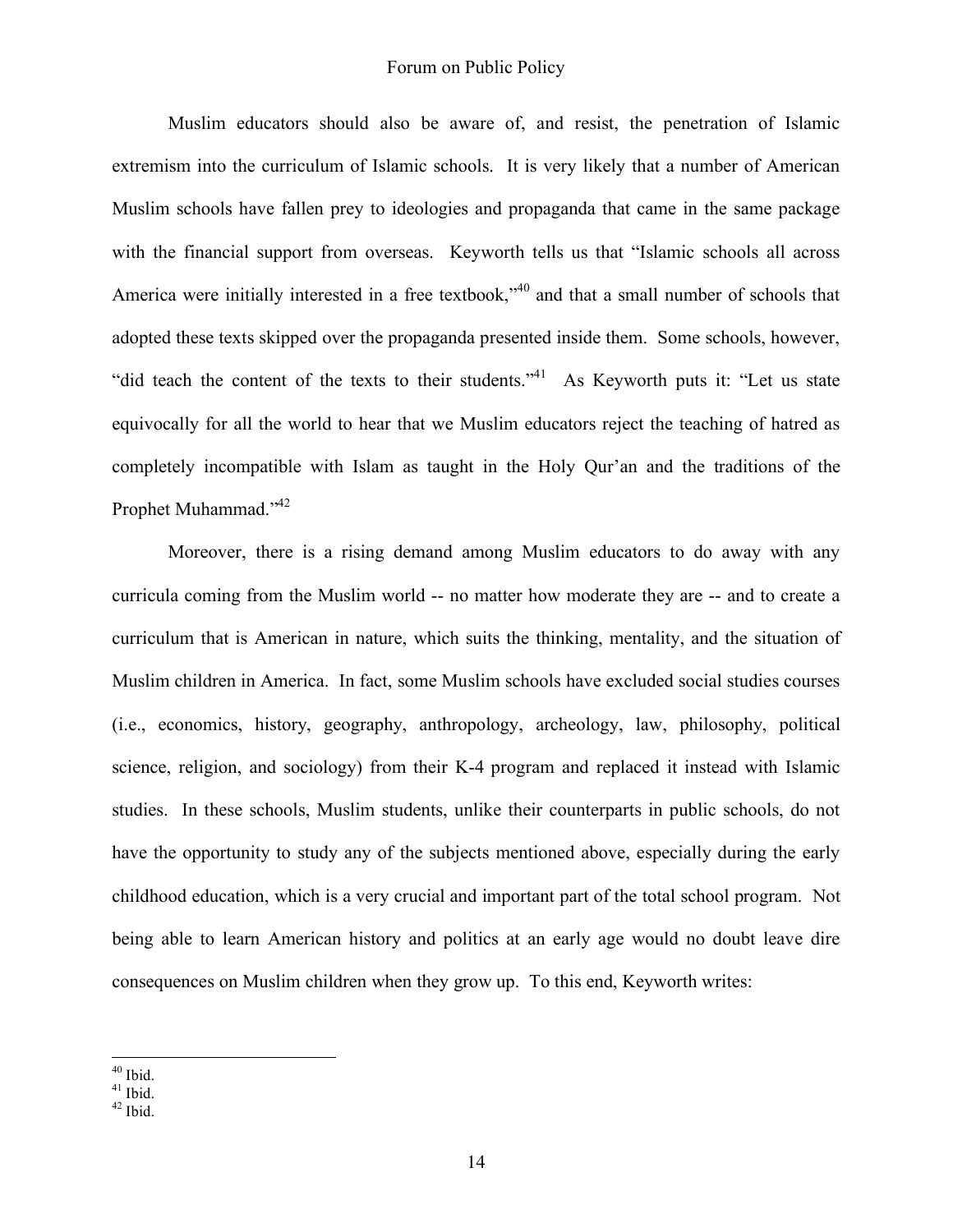In America, we cannot expect the larger society to push our teenagers closer to Islam. Therefore, teenagers in America are expected to develop a sense of self-identity that is strong enough to withstand the pressures of American society. The curriculum that will develop this strong Islamic identity must first recognize the need for special emphasis on this trait. 43

Thus, American Muslim educators are calling for a compromise between Islam and Western values because they came to realize that it is extremely hard for children of Muslim parents to develop an Islamic identity that has no Western and secular values. This new Islamic identity must be shaped in accordance with the ingredients of the American society, and must exist in harmony with its values. Teaching Islam within the American context will make it easier for Muslim children to construct an identity that makes them American Muslims, rather than Muslims in America, and will produce an Islam that can be American in the full sense of the term.

# **Muslim Schools: A Threat to Social Unity?**

Some scholars claim that faith schools in general are divisive and their "mere existence is

bound to fuel enmity between religious or ethnic groups."<sup>44</sup> As distinguished scientist Peter

Atkins put it,

No single type of school founded on religion…can contribute to the unification of society, even though it purports to instruct its members in toleration. Religions, being fundamentally irrational, are fundamentally intolerant of each other, and schools set up on the shoulders of religions inevitably propagate that intolerance into future generations. 45

<sup>43</sup> Ibid. <sup>44</sup> Geoffrey Short, "Faith-Based Schools: <sup>A</sup> Threat to Social Cohesion?" *The Journal of the Philosophy and Education Society of Great Britain*, 36:4, 2002, pp. 559-572.<br><sup>45</sup> Peter Atkins, "The Church School-good or evil: Against" *The Independent* (Education Supplement), March 1,

<sup>2001,</sup> 7.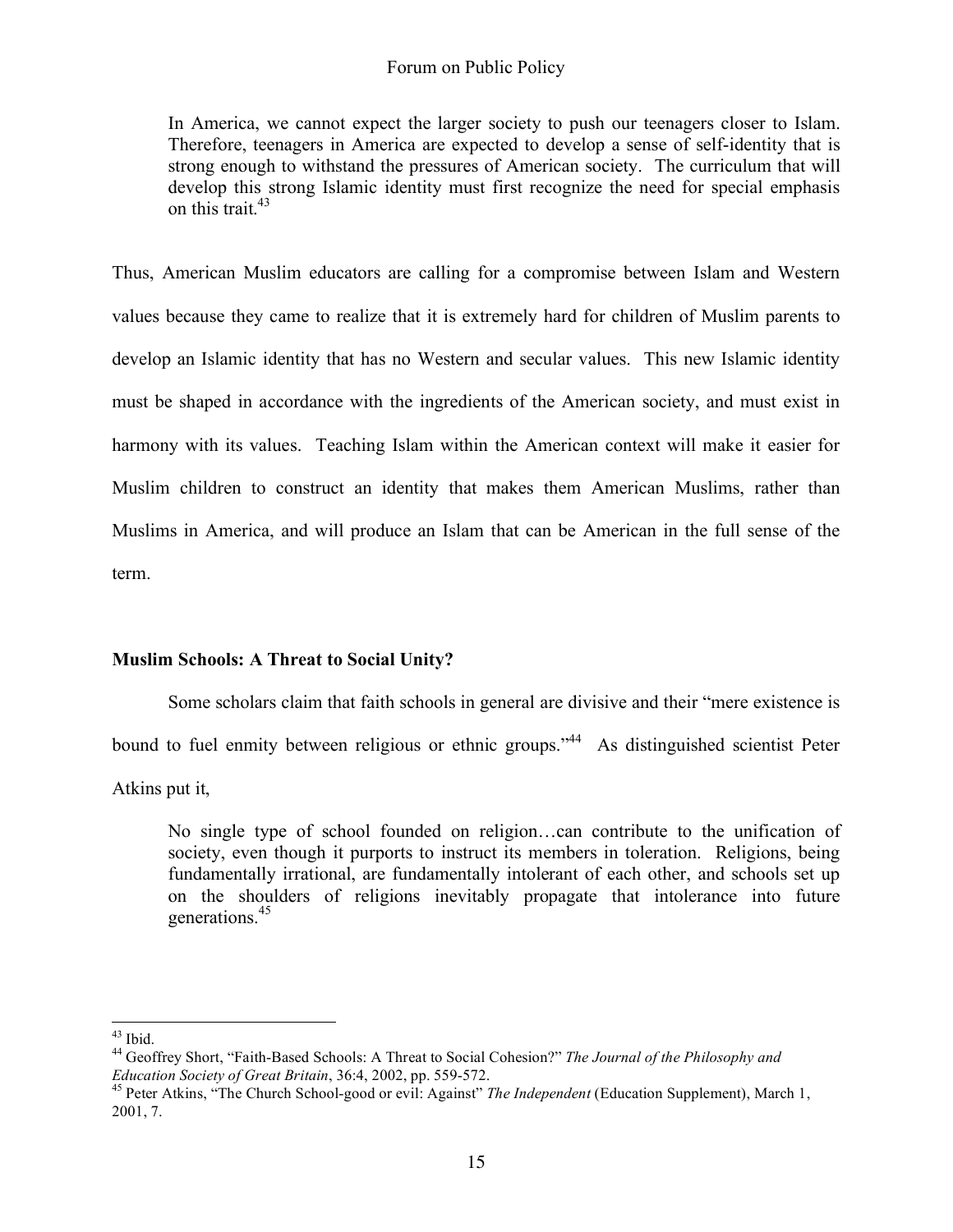The claim goes on to indicate that faith schools "can result in religious or ethnic hostility given certain conditions." <sup>46</sup> According to Rabbi Jonathan Romain, "If Muslim, Christian, Jewish and other children do not mix--and nor do their families--they become ignorant of each other, then suspicious, fearful and hostile."<sup>47</sup> More in line with the above views is Keith Porteous Wood, Executive Director of the UK-based National Secular Society, who indicates that single faith schools do not equip children to deal with life in mainstream society and that "children taught at a single faith school could adopt a particular religious belief as 'fact,' and…this would essentially result in 'brainwashing.'"<sup>48</sup> The education spokesman in Bradford, England, David Ward, said: "prejudice is created when people are kept apart...[and] prejudice is broken down when people mix."<sup>49</sup> Sociologists also argue that faith schools are a "kind of infection that prevents existing divisions in society from healing."<sup>50</sup> According to the British Humanist Association (BHA):

[If] children grow up within a circumscribed culture, if their friends and peers are mostly from the same religion and hence also, very likely the same ethnic group, and if they rarely meet or learn to live with others from different backgrounds, this is hardly calculated to promote the acceptance and recognition of diversity. We have clear evidence to the contrary in Northern Ireland, where the separation of Catholic schools and Protestant schools has played a significant part in perpetuating the sectarian divide.<sup>51</sup>

Some sociologists argue that faith-based schools have negative impact on pupils. Frank

Dobson writes:

to separate children on the grounds of religion is bound to be divisive. At its most innocent a school develops the loyalties of its children. Children at their school are 'us'. Children at other schools are 'them'. Such fairly harmless rivalry can develop into

<sup>46</sup> Short, "Faith-Based Schools." <sup>47</sup> Jonathan Romain, "The Lesson of Bradford is not to create apartheid in our schools," *The Times*, July 26, 2001,

<sup>&</sup>lt;sup>48</sup> Available from  $\frac{http://news.bbc.co.uk}{http://news.bbc.co.uk}$ ; Internet; accessed 15 May 2006.<br><sup>49</sup> Ibid.<br><sup>50</sup> Short, "Faith-Based Schools."<br><sup>51</sup> British Humanist Association, *Religious Schools: the case against* (London: British Humanist A 35.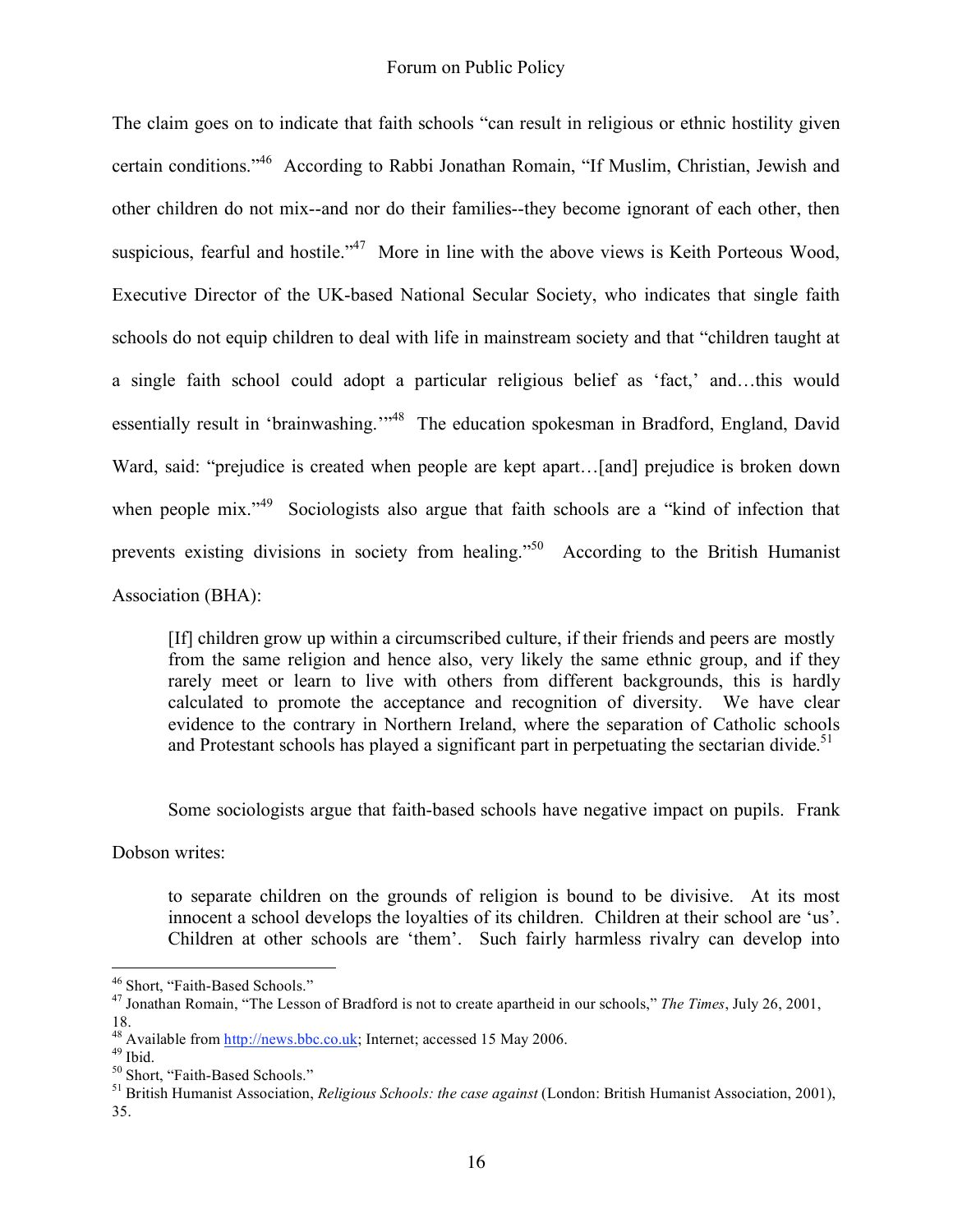something much worse when race or religion are added to the mixture, reflecting and in turn reinforcing the bigotry of grown-ups. $52$ 

The counter-argument to the allegations mentioned above states that segregated education is not a factor in community conflict or social division. The research suggests that there is "a considerable amount of material (that) aims to promote tolerance, mutual understanding and education for reconciliation in the curriculum,"<sup>53</sup> and that faith-based schools are far from being inherently geared to breeding intolerance. Such schools, according to the research, teach about a range of faiths, prepare the children for a multicultural society, and involve children from different faiths.<sup>54</sup> Moreover, some scholars argue that it would be "rash... to condone or condemn certain kinds of separate school solely on grounds of philosophical principle."<sup>55</sup> The research indicates that it depends on how the schools actually operate and what their effects are on students and the community at large.<sup>56</sup> Thus, the major determinant of the effects on students is the faith school curriculum. In other words, "the content of children's learning is likely to be one of the most important factors influencing their attitudes and certainly a factor of more importance than the type of school in which their learning takes place."<sup>57</sup>

Are Islamic schools a vehicle to Islam in America, or a vehicle to social division in the American society? If we apply the theory mentioned above that faith-based schools, by their nature, breed intolerance and social division, regardless of their curriculum and what they teach, then Muslim schools are not the exception. Based on these findings, Muslim children who attend Muslim schools would very likely be alienated from the rest of society, live as a

<sup>&</sup>lt;sup>52</sup> Parker-Jenkins, *In Good Faith*, 181-82.<br><sup>53</sup> U. McNichol, "Teaching Controversial Issues in a Controversial Society" in B. Carrington and B. Troyna (eds.),<br>*Children and Controversial Issues* (Lewes: The Farmer Press

<sup>&</sup>lt;sup>54</sup> Short, "Faith-Based Schools."<br><sup>55</sup> T. McLaughlin, "The Ethics of Separate Schools" in M. Leicester and M. Taylor, *Ethics, Ethnicity and Education* (London: Kogan Page, 1992), 115.<br><sup>56</sup> Short, "Faith-Based Schools."<br><sup>57</sup> Ibid.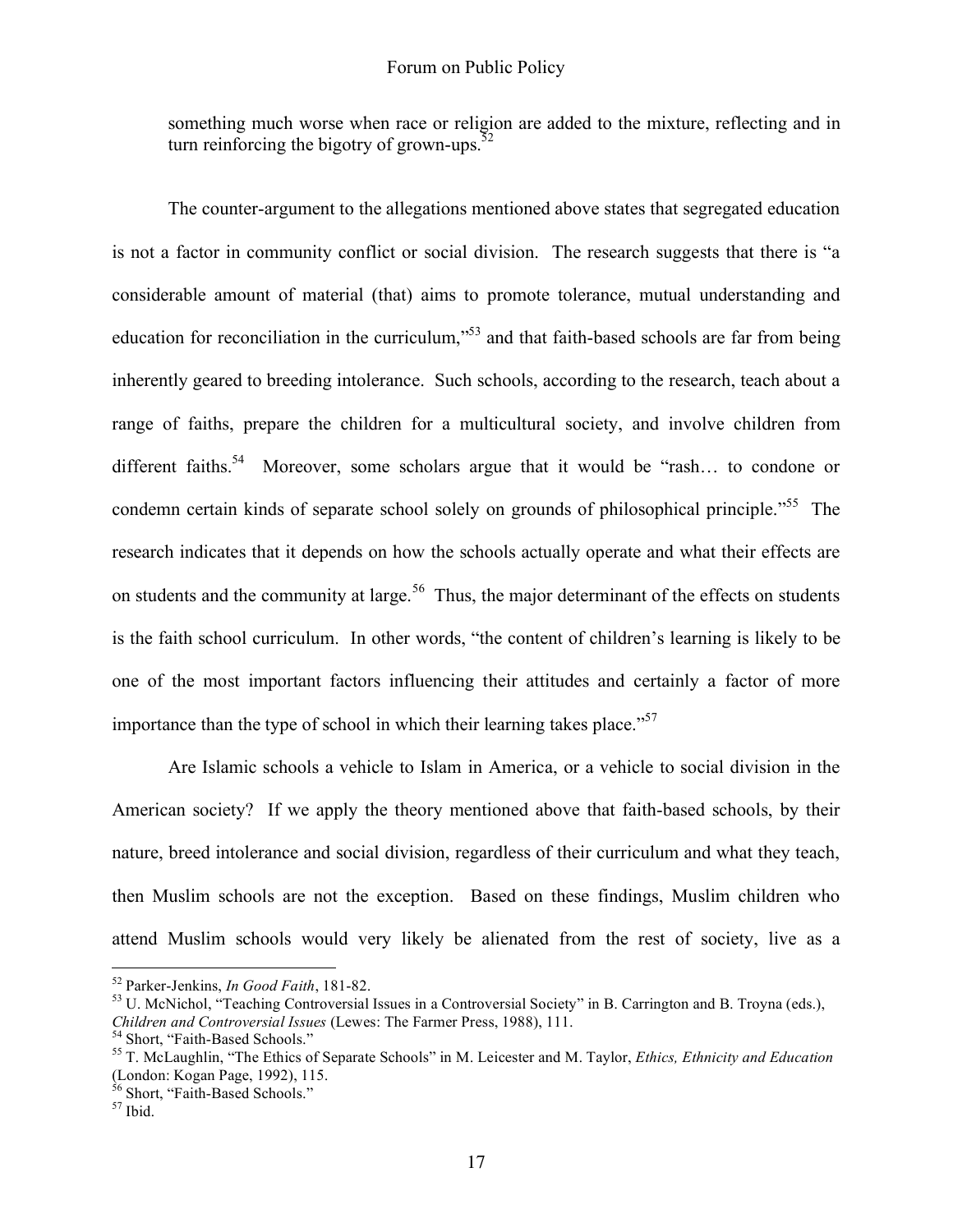segregated community, participate less in the political process, and become less tolerant of other religious and ethnic groups. As Muslim children grow up alienated and segregated, Islam as a religion would be marginalized, would remain a religion of immigrants rather than becoming a major American religion, and the rest of Americans would stay ignorant of Islamic teachings and beliefs. On the other hand, if faith-based schools were not, by their nature, a vehicle to social division and intolerance, but it is rather the school's curriculum that plays a role in shaping the identity of Muslim children, then one may argue that Muslim educators should carefully draft a curriculum that is "American" in nature. A Muslim school with a curriculum that is "American" in nature would teach world religions (rather than teaching only Islam), hire non-Muslim teachers (it is a requirement today in Muslim schools that teachers must be adherents of the faith), promote tolerance and understanding of all cultures (textbooks in some Muslim schools teach the opposite), introduce initiatives involving inter-school links and exchanges, and prepare students for a multicultural society.

#### **Theories on the construction of Religious Identity**

M. Kirby et al indicate that 'identity' is constructed in the individual through a process of socialization where individuals are exposed to the values of the culture in which they are born and raised. Kirby et al state: "The human personality is dynamic rather than fixed, and develops as it is exposed to socializing experiences throughout life. This is how our sense of our own identity, or who we feel ourselves to be, is constructed."<sup>58</sup>

'Religious identity,' according to H. Oberoi, is "more than the formal beliefs which distinguish a group."<sup>59</sup> Oberoi states: "the whole historical process by which a cohesive

<sup>58</sup> M. Kirby et al., *Sociology in Perspective* (Oxford: Heinemann Educational Publishers, 1997), 374. <sup>59</sup> Parker-Jenkins*, In Good Faith*, 74.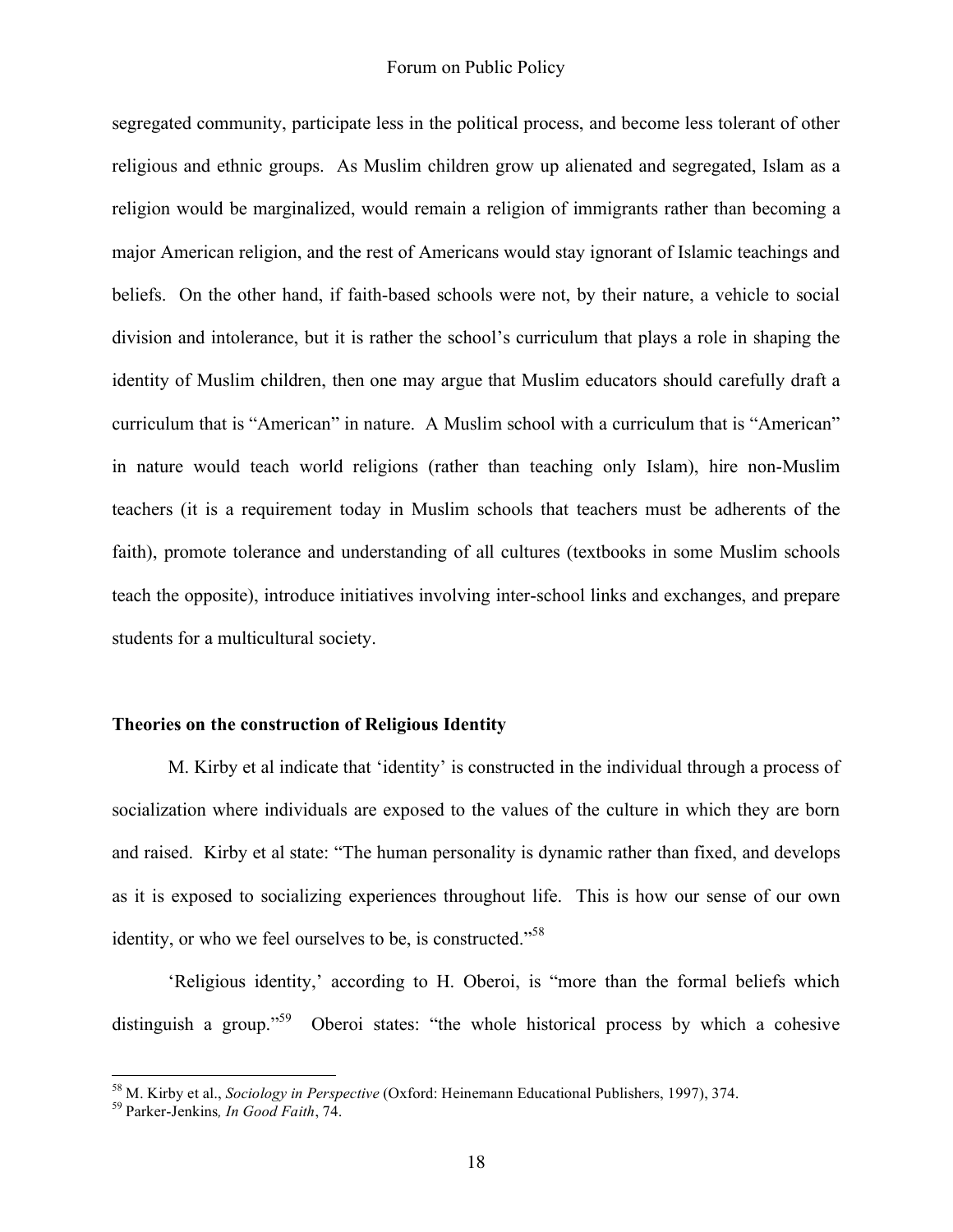community of believers comes to be consolidated and reproduced through a fusion of texts, myths, symbols and rituals with human bodies and sentiments, often under the aegis of religious personnel."<sup>60</sup>

People with strong religious affiliation prefer to be identified by their religion rather than by their ethnic background. This truly applies on Muslims who emphasize their religious background and wish to be labeled as Muslim rather than Arab, Asian, or African. With this strong affiliation with religious background, Muslims in America, like any other religious group, look for the means to preserve and enhance the Islamic identity in future generations. Thus, "within a faith-based school, individuals may feel a greater sense of association with religious identity than in a community school."<sup>61</sup>

Moreover, some theorists suggest that people operate with multiple identities, selecting the identity that suits a particular situation. This "situational identity choice," as one sociologist calls it, can be implemented without the individual's need to abandon one identity for another. As some sociologists argue, "second- and third-generation minority ethnic groups…are adding a new layer to their identity."<sup>63</sup> This is seen in Australian Muslims who are

Developing a certain bond with Australia, which in most cases is not at the expense of their Islamic and ethnic heritage. Their Australianness complements and puts into perspective their Muslim identity and their ethnic traditions. The result may be a hybrid Islamic identity based on commitment to the secular norms of Australian society and Islamic/ethnic traditions. 64

Thus, as this paper has argued above, for Islam to prosper in America, and for Muslims to be fully integrated in the American society, American Muslims have to be under constant change

<sup>&</sup>lt;sup>60</sup> H. Oberoi, *The Construction of Religious Boundaries* (Oxford: Oxford University Press, 1994), 4.<br><sup>61</sup> Parker-Jenkins, *In Good Faith*, 74.<br><sup>62</sup> Ibid., 76.<br><sup>63</sup> Ibid.<br><sup>64</sup> A. Saeed and S. Akbarzadeh. *Muslim Communit* 

<sup>2001),</sup> 5.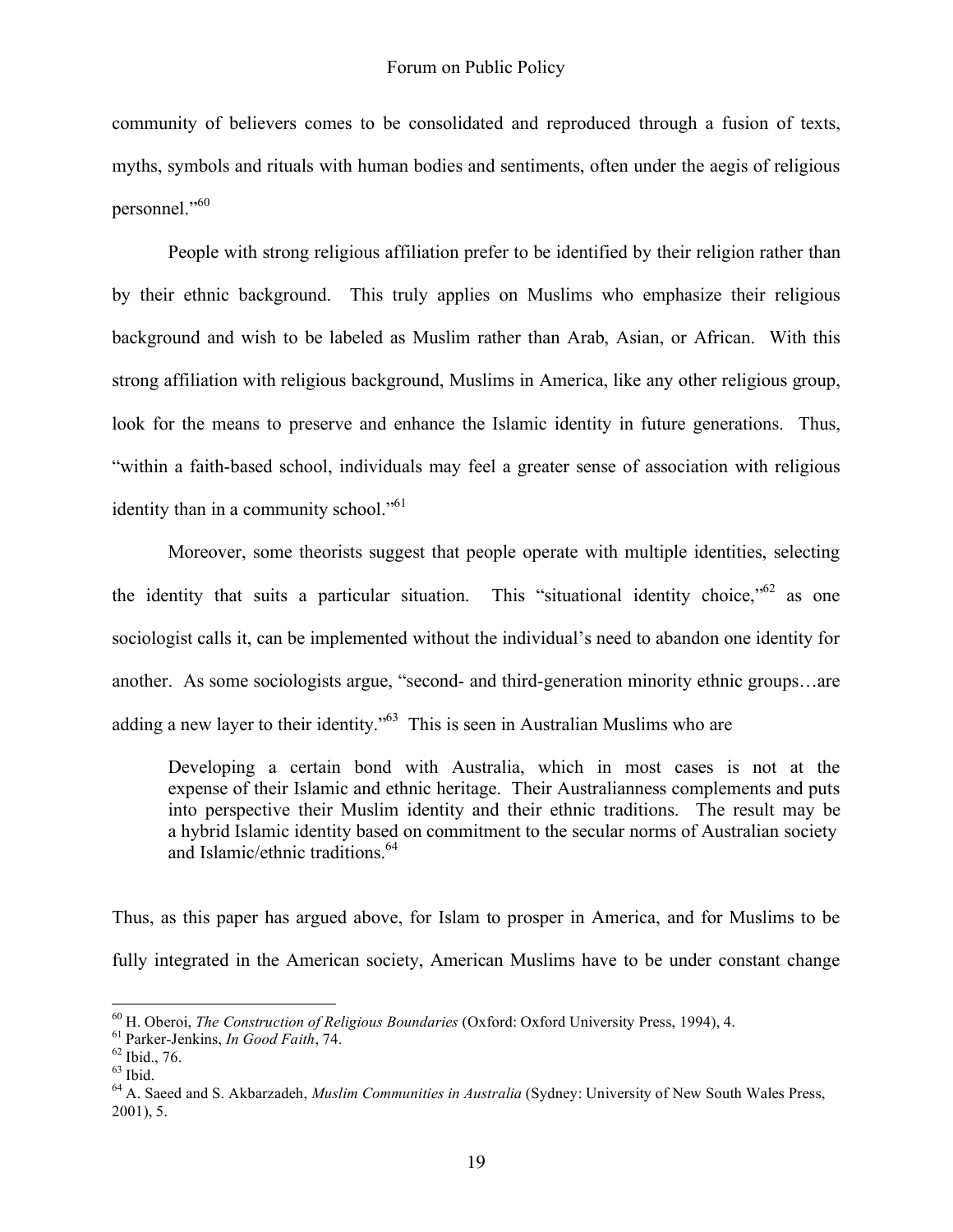and may have to consider developing and adding a new layer to their Islamic identity, be it American, secular, or Western.

#### **Conclusion**

This paper has attempted to show that Muslim schools in America are being established to help children of immigrant Muslim parents retain their Islamic religion and culture. The paper has argued that although the aim of these schools is the survival of Islam in America, they may after all contribute to social division and the alienation of Muslim children from the rest of the society. No in-depth research has been done on Muslim schools in America and their implications on Muslim children, but it is obvious that Muslim schools are split between those that teach Islam within the American context, i.e., promote tolerance and diversity, and those that have an agenda of de-Americanizing Muslim children as a way to Islamize them. Muslim educators play a great role on how to steer these children. If the faith school curriculum is the determinant factor in shaping the identity of pupils, as some scholars have argued, then it is incumbent on Muslim educators to reject curricula and textbooks from overseas and to produce a curriculum that is compatible with the American culture and society. Muslim children can learn Islam without separating them from the reality of their own nation. While learning about their own religion and culture, Muslim children must also learn and be exposed to American values, i.e., secular and Judeo-Christian values. Muslim educators and the schools' curricula are the only factors in shaping the identity of Muslim children and in deciding the future of Islam in America.